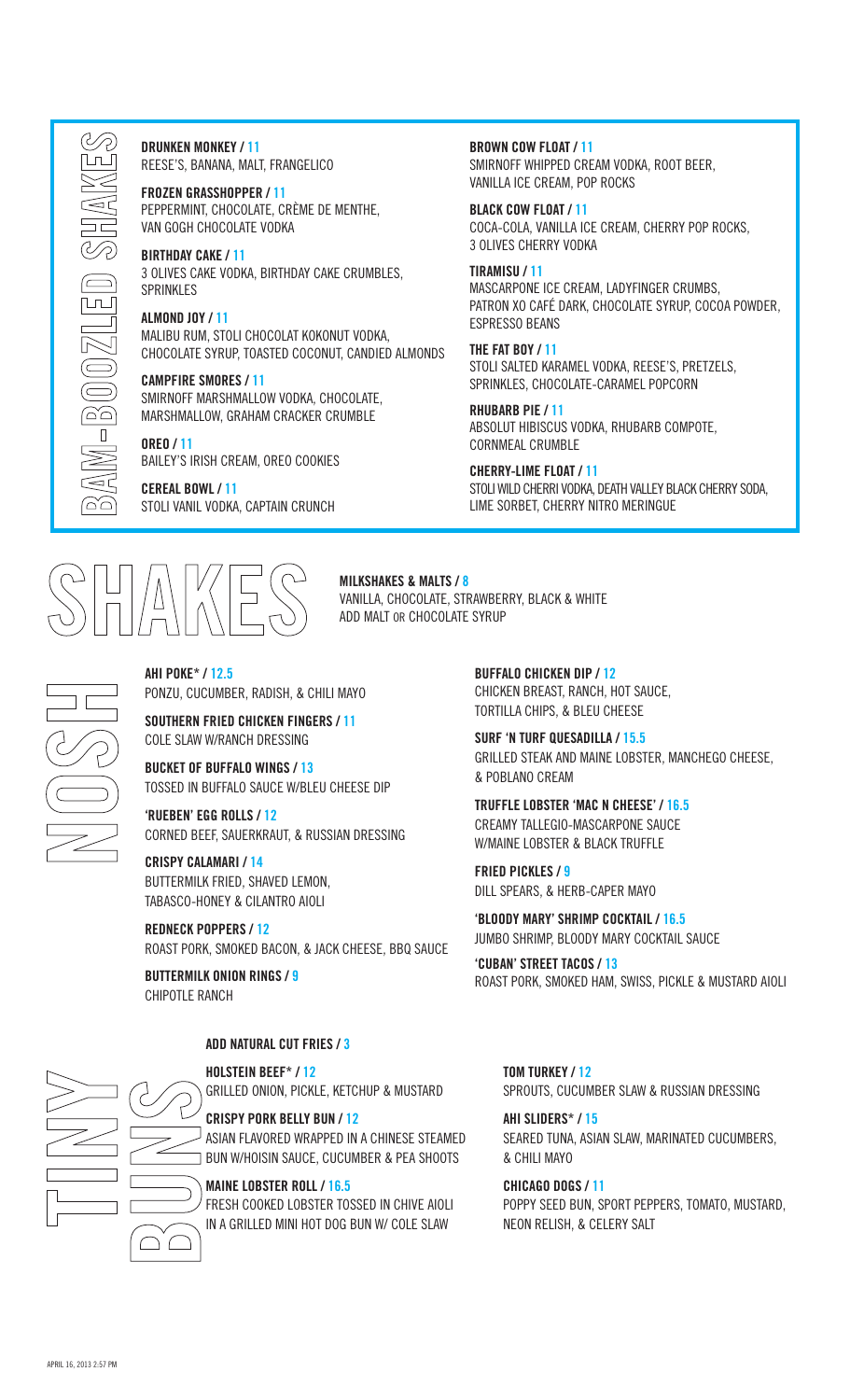## DRAFT BEER

\*\*SIERRA NEVADA (5.0%) CA, USA / 8.5 \*\*SAM ADAMS (5.0%) BOS, USA / 8.5 HOLSTEINS SPECIAL LAGER (4.8%) NV, USA / 6 STELLA ARTOIS (5.2%) BELGIUM / 8 BODINGTON'S PUB ALE (4.7%) UK / 8.5 DOS EQUIS LAGER (4.8%) MEXICO / 8 \*\* SEASONAL \* 10oz SERVINGS.

NEWCASTLE BROWN (4.7%) UK / 8.5 ACE JOKER DRY HARD CIDER (8.0%) CA, USA / 7 BATCH 19 (5.5%) CO, USA / 8.5 MAGIC HAT #9 (5.1%) VT, USA / 8.5 BUD LIGHT (4.2%) MI, USA / 5.5 GREEN FLASH HOP HEAD RED IPA (7.3%) CA, USA / 8.5 \*CHIMAY WHITE ALE (8%) BELGIUM TRAPPIST /13.5 FRANZISKANER HEFEWEIZEN (5.0%) GERMANY / 8.5 ANCHOR STEAM  $(4.9\%)$  CA, USA  $/8.5$ HOEGAARDEN (5.0%) BELGIUM / 8.5

\*FRULI (4.7%) BELGIUM / 10 GUINESS STOUT (4.3%) IRELAND / 8.5 BIG DOGS RED HYDRANT (5.6%) NV, USA / 9 \*DELIRIUM TREMENS (8.5%) BELGIUM / 13.5 TENAYA CREEK HOP RIDE IPA (7.2%) NV, USA / 8.5 BIG DOGS DIRTY DOG IPA (7.2%) NV, USA / 8.5 MAJOR TOM'S POMEGRANATE WHEAT (4.8%) CO, USA/ 8.5 NEW BELGIUM SHIFT (5.0%) CO, USA / 8.5

## ADD CHICKEN, BBQ BRISKET, AHI\*, SALMON\*, OR LOX / 8

GREENER PASTURES\* / 10

HOUSE ORGANIC GREENS W/TOMATO, CUCUMBER, & AVOCADO TOSSED IN BALSAMIC VINAIGRETTE

GRILLED STEAK, TOMATO, CUCUMBER, RED ONION, ICEBERG LETTUCE, GREEN PAPAYA, MINT, CILANTRO,

## FARM HOUSE SALAD / 13

CAESAR SALAD\* / 12

THAI BEEF SALAD / 16

MIXED GREENS, KALE, ASPARAGUS, GREEN BEANS, EDAMAME, HEIRLOOM TOMATO, CAULIFLOWER, & HONEY-YOGURT DRESSING

ROMAINE HEARTS TOSSED IN A GARLIC-PARMESAN DRESSING, RUSTIC CROUTONS, & SHAVED GRANA PADANO CHEESE

# $\lhd$   $\lceil$  $\Gamma$

) (

ヿ゙

## SERVED WITH NATURAL CUT FRIES

SUB ONION RINGS / 2 SUB SWEET POTATO FRIES / 2



ONE DOLLAR CHEESE / 1 AMERICAN, PROVOLONE, FETA

TWO DOLLAR CHEESE / 2 POINT REYES BLEU, CHEDDAR, GRUYERE, AGED GOAT CHEDDAR, PEPPERJACK

## TOPPINGS

FRIED EGG / 1, GRILLED ONION / 1 WILD MUSHROOM / 2, SMOKED BACON / 2, AVOCADO / 2, BBQ BEEF BRISKET / 6, LOBSTER / 10

## THE CLASSIC\* / 14

ROASTED PEANUTS, & SWEET-CHILI VINAIGRETTE

LETTUCE, TOMATO, ONION, MAYO, KETCHUP & PICKLES

CALIFORNIA TURKEY / 14.5 SPROUTS, TOMATO, AVOCADO, CUCUMBER SLAW, PEPPERJACK CHEESE, RUSSIAN DRESSING

## 'URTH' BURGER / 13

**Ürth** HOUSE MADE VEGAN PATTY WITH LETTUCE, TOMATO, CUCUMBER, SPROUTS & AVOCADO

## HEN HOUSE\* / 15

## BEEF W/FRIED EGG, BACON, LETTUCE, TOMATO & ONION W/MUSTARD & KETCHUP

THE LONGHORN\* / 16 BEEF PATTY TOPPED W/TEXAS SMOKED BEEF BRISKET, WHISKEY BBQ SAUCE, CREAMY COLE SLAW & DILL PICKLE

CARBONARA CHICKEN / 16 GRILLED CHICKEN BREAST, BACON, MUSHROOMS, SWEET PEA AIOLI, FRIED EGG, PROVOLONE CHEESE

## 'BIG FAT GREEK'\* / 17

GREEK SPICED LAMB WITH FETA CREAM, LETTUCE, TOMATO, RED ONION & OLIVE RELISH, W/TATZIKI SAUCE

CAPTAIN HOOK\* / 16 GRILLED ATLANTIC SALMON W/FRISSEE, PICKLED SHALLOTS, HERB-CAPER MAYO & HOUSE CURED GRAVLAX

THE FUN-GHI\* / 16.5 BEEF PATTY, TRUFFLE MARINATED PORTABELLA MUSHROOM, CARMELIZED ONION, GRUYERE, FRISEE GOLD STANDARD\* / 17.5

DRY AGED BEEF SIRLOIN BURGER W/ SMOKED BACON, AGED GOAT CHEDDAR CHEESE, TOMATO CONFIT, BABY ARUGULA & GARLIC-CHIVE AIOLI

'THE RISING SUN'\* / 17 KOBE BEEF, TERIYAKI GLAZE, NORI FURIKAKE, CRISPY YAM, SPICY MAYO & TEMPURA AVOCADO

THE STEAKHOUSE BURGER\* / 17.5

BEEF PATTY CRUSTED W/BLACK PEPPER, HOLSTEINS CREAMY STEAK SAUCE, TOMATO CONFIT, MARMALADE ONIONS, WILD MUSHROOMS, SWISS CHEESE

## NOM NOM BURGER\* / 16.5

KOBE BEEF, CHEDDAR CHEESE, POTATO CHIPS, 1000 ISLAND DRESSING

## EL MACHETE\* / 16

BEEF PATTY, FIRE ROASTED ANAHEIM CHILI, AVOCADO, BORRACHO ONIONS, PEPPERJACK CHEESE, LETTUCE, TOMATO, ONION & SPICY 'MACHETE' AIOLI

BILLIONAIRE BURGER\* / 28 KOBE BEEF, FOIE GRAS, PORT ONION MARMALADE, FRISEE, TRUFFLE MAYO



NATURAL CUT FRIES / 5 SWEET POTATO FRIES / 6 THICK CUT ONION RINGS / 9

EXECUTIVE CHEF - ANTHONY MEIDENBAUER CHEF DE CUISINE - MICHAEL FRAUENHEIM

\*CONSUMING RAW OR UNDERCOOKED MEAT, POULTRY, SEAFOOD, SHELL STOCK, OR EGG MAY INCREASE YOUR RISK OF FOOD BORNE ILLNESS, ESPECIALLY IN CASE OF CERTAIN MEDICAL CONDITIONS.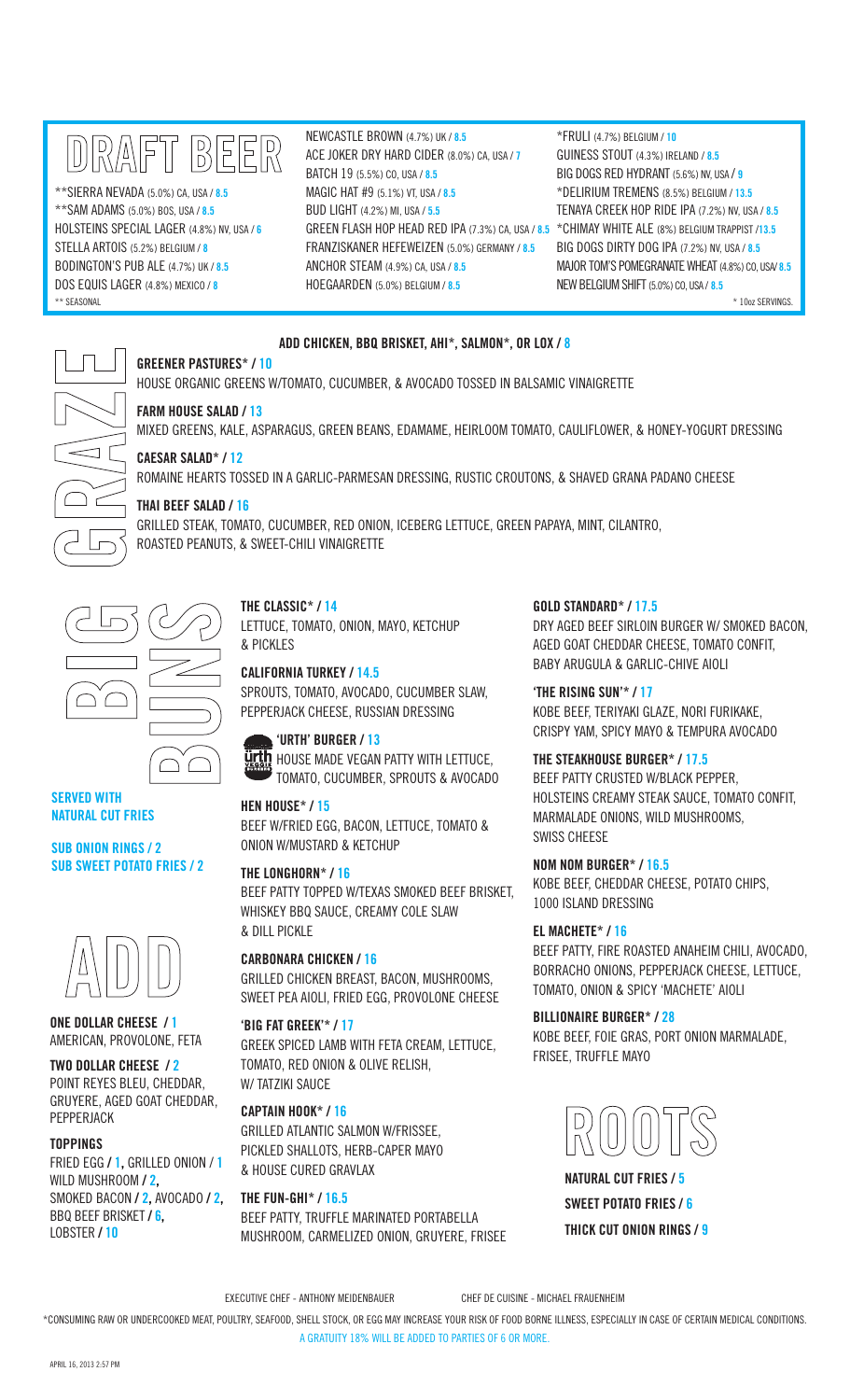#### CIDERS

SAMUEL SMITH ORGANIC APPLE CIDER 18.7oz (5.0%) UK / 14.5 WYDER'S PEAR CIDER (4.5%) CANADA / 7 WYDER'S RASPBERRY CIDER (4.5%) CANADA / 7

#### FRUIT / SPICED BEERS

LAKEFRONT NEW GRIST (gluten-free) (5.7%) WI, USA / 6.5 LOST COAST TANGERINE WHEAT (5.0%) CA, USA / 7 SAM ADAMS BLACKBERRY WITBIER (5.5%) MA, USA / 6.5 LINDEMAN'S FRAMBOISE (3.5%) BELGIUM / 14.5 LINDEMAN'S PECHE (4.0%) BELGIUM/ 14.5 SAMUEL SMITH ORGANIC STRAWBERRY 18.7oz (5.2%) UK / 14.5 WELLS BANANA BREAD 16.907 (5.2%) UK / 14

#### WHEAT / WHITE ALES

(especially refreshing, somewhat tart and creamy) BLUE STAR WHEAT BEER (4.5%) CA, USA / 8 SHOCK TOP (5.2%) MO, USA / 7 BLANCHE DE BRUXELLES "PISSING BOY" (4.5%) BELGIUM / 8 WEIHENSTEPHANER HEFEWEISSBIER (5.4%) GERMANY / 8.5 MOOSBACHER SCHWARZE DARK WEISSE 500ml (5.0%) GERMANY / 11

## \*SERVED WITH HOLSTEINS CUZIE IN A CAN

\*BUDWEISER (4.2%) MO, USA / 5.5 \*MILLER LITE (4.2%) WI, USA / 5.5 \*PABST BLUE RIBBON (5.0%) MI, USA / 5.5

#### AMERICAN-STYLE LIGHT LAGERS

(crisp, light, very light hops and high carbonation) COORS LIGHT (4.2%) CO, USA / 5.5 AMSTEL LIGHT (3.5%) HOLLAND / 6.5 HEINEKEN 24oz (5.4%) HOLLAND / 10.5 CORONA 24oz (4.6%) MEXICO / 10.5 RED STRIPE LAGER (4.7%) JAMAICA / 7 FOSTERS 22oz (5.0%) AUSTRALIA / 9 PACIFICO 12oz (4.5%) MEXICO / 7 ESTRELLA DAURA 12oz (5.4%) (GULTEN FREE) SPAIN / 8

#### PILSNERS & DARK LAGERS

 (crisp, light, very light hops and high carbonation) PILSNER URQUELL (4.4%) CZECH REPUBLIC / 6.5 SPATEN (5.2%) GERMANY / 6.5 HARP (5.0%) IRELAND / 6 MOOSEHEAD (5.0%) CANADA / 6 SAPPORO 22oz (5.0%) JAPAN / 10 LABATT BLUE (5.0%) CANADA / 6 SAM ADAMS BOSTON LAGER (4.8%) MA, USA / 6.5 XINGU BLACK BEER (4.7%) BRAZIL / 6.5 DIXIE BLACKENED VOODOO (5.0%) LA, USA / 6.5

#### FULLER LAGERS & LIGHT ALES

(mild flavors of biscut and toast) HITACHINO RED RICE ALE (7.0%) JAPAN / 14.5 SPEAKEASY PROHIBITION ALE (6.1%) CA, USA / 7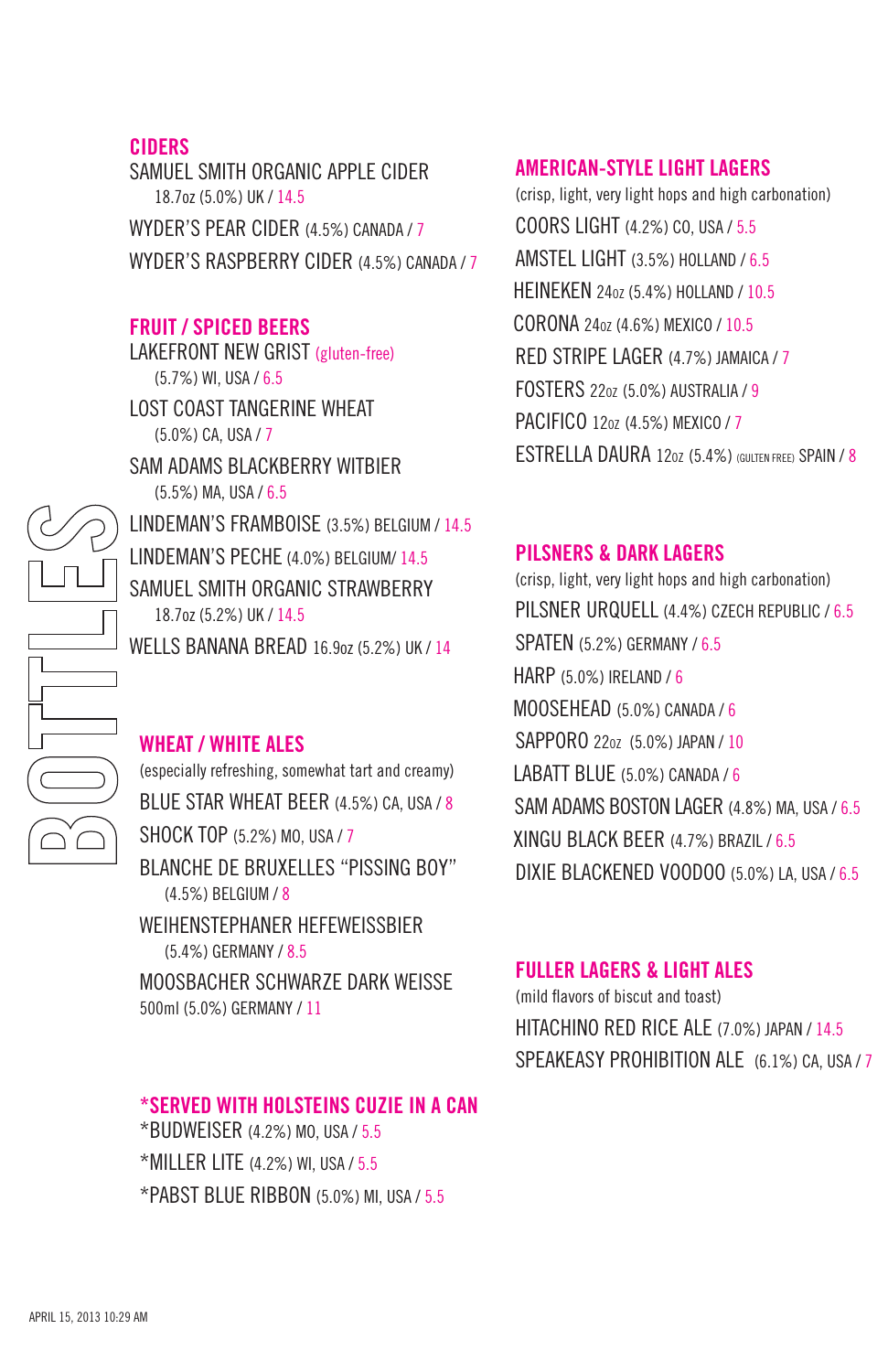#### BLOND / AMBER ALES

 (sweeter, very light bitterness) DOS XX AMBER (4.5%) MEXICO / 7 PETRUS (6.5%) BELGIUM / 13.5 FAT TIRE (5.2%) CO, USA / 6.5 ALASKAN AMBER (5.3%) AK, USA / 6.5 BIG COTTONWOOD (6.4%) UT, USA/ 6.5

#### BROWN ALE

 (sweet and malty, often with nuttiness) PETE'S WICKED ALE (5.5%) TX, USA / 6.5 MOOSE DROOL (5.1%) MT, USA / 7.5 DOWNTOWN BROWN  $(5.0\%)$  CA, USA / 6.5

#### BELGIAN STYLE ALE

 (creamy, well-rounded flavors, artfully balanced) URTHEL SAISONNIÈRE (6.0%) BELGIUM / 11 GOOSE ISLAND MATILIDA (7.0%) IL, USA / 9 DUVEL (8.5%) BELGIUM / 12.5 ORVAL TRAPPIST (6.2%) BELGIUM / 10 HELL'S KEEP 25oz (7.7%) UT, USA / 15.5 BROTHER THELONIOUS 750ml (9.4%) CA, USA / 22.5

#### TRIPLE

 (fruity aroma, crisp spicey finish) WESTMALLE TRAPPIST TRIPEL

(9.5%) BELGIUM / 16

 UNIBROUE LA FIN DU MONDE (9.0%) CANADA / 11

#### PALE ALE

(citrus or floral aroma, well-rounded flavors, noticeable bitterness) BASS (5.0%) UK / 7 DESCHUTES MIRROR POND (5.0%) OR, USA / 6.5 FIRESTONE DOUBLE BARREL (5.0%) CA, USA / 6.5 SIERRA NEVADA PALE ALE (5.6%) CA, USA / 6.5 STONE PALE ALE (5.4%) CA, USA / 7.5

#### INDIA PALE ALE

(bitter, hoppy, herbal flavors) MENDOCINO WHITE HAWK IPA (7.0%) CA, USA / 6.5 UNITA HOP NOTCH IPA (7.3%) UT, USA / 6.5 DOGFISH HEAD 90-MINI IPA (9.0%) DE, USA / 10 ROCKY MOUNTAIN IPA (6.2%) CO, USA / 7

#### DUNKEL

(rich, full bodied maltyness) NEGRA MODELO (5.4%) MEXICO / 6 HOFBRAU DUNKEL (5.5%) GERMANY / 7.5 WEIHENSTEPHANER HEFE DUNKEL 500ml (5.3%) GERMANY 9.5

#### DOPPELBOCK

(full-bodied, roasted flavors with higher alcohol) AYINGER CELEBRATOR DOPPELBOCK (6.7%) GERMANY / 8.5 WASATCH DEVASTATOR (8.0%) UT, USA / 6.5

#### PORTER

(rich maltiness with chocolate caramel flavors) POLYGAMY PORTER (4.0%) UT, USA / 6.5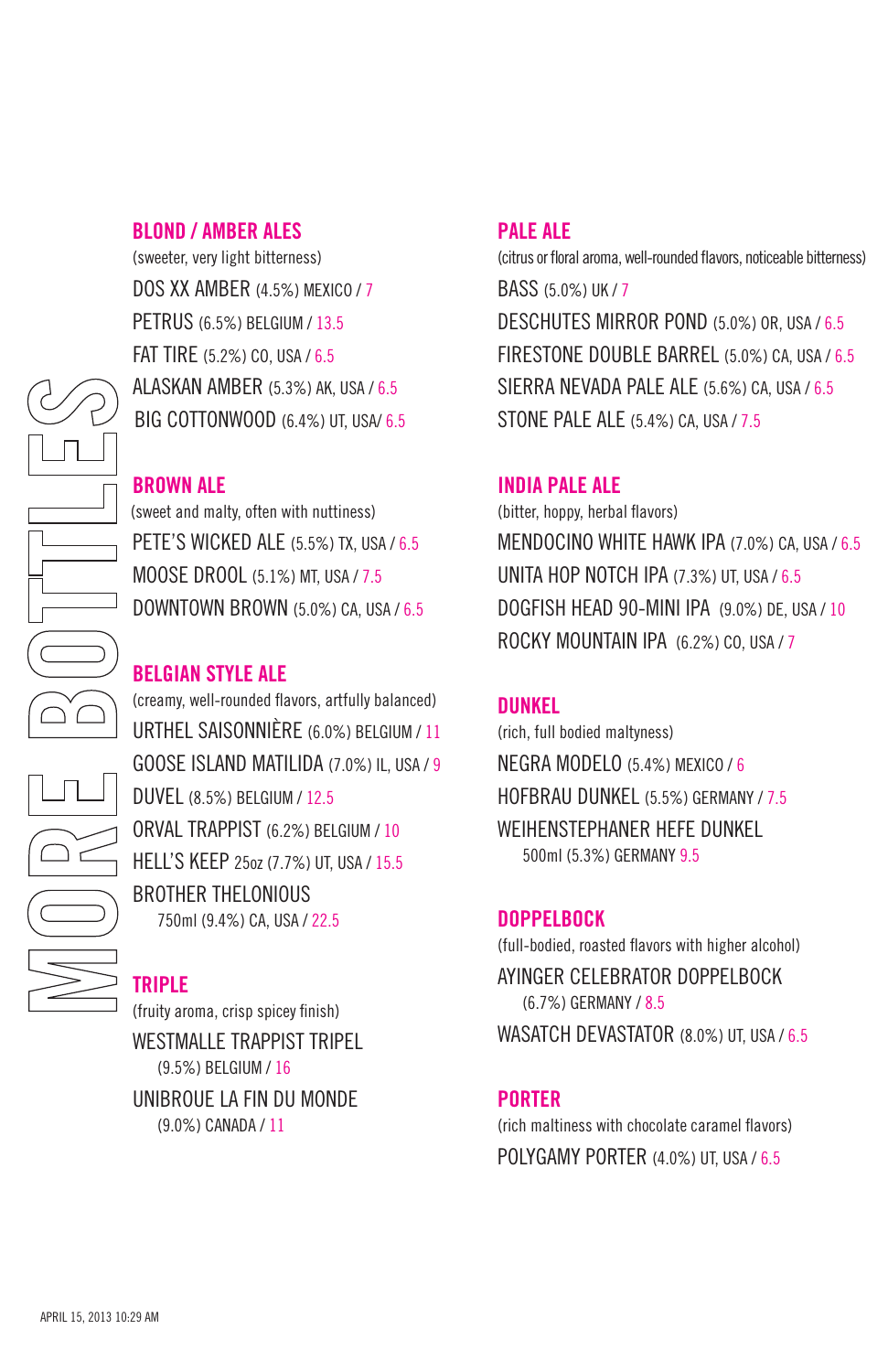## **STOUT**

(low carbonation, rich toasted chocolate and coffee flavors)

SAMUEL SMITH'S OATMEAL STOUT (5.0%) UK / 16.5

MENDOCINO BLACK HAWK STOUT (5.2%) CA, USA / 6.5

FARSON'S LACTO MILK STOUT (3.4%) MALTA / 11

YOUNG'S DOUBLE CHOCOLATE STOUT 500ml (5.2%) UK / 12.5

OLD RASPUTIN IMPERIAL STOUT

#### STRONG DARK ALF

(strong, spicy, higher alcohol) HOBGOBLIN (5.2%) ENGLAND / 8.5 ROUGE DEAD GUY ALE (6.5%) OR, USA / 8 CHIMAY GRAND RESERVE BLUE (7.0%) BELGIUM / 14.5 PIRAAT ALE (10.5%) BELGIUM / 14.5 GULDEN DRAAK ALE (10.5%) BELGIUM / 14.5

STONE ARROGANT BASTARD 22oz (8.0%) BELGIUM / 12.5



RED VELVET / 9 CHAMBORD & GUINNESS

#### RED ELEPHANT / 10.5

DELIRIUM TREMENS TOPPED W/ RED BULL

#### BEER & CILANTRO / 9

CILANTRO SPRINGS, HORNITOS TEQUILA, LIME JUICE, SIMPLE SYRUP, TOPPED W/ NEGRA MODELO



| <b>PRICE</b><br><b>REFILL</b><br>FILL) | 13.75<br><b>BUD LIGHT</b><br>15<br><b>HOLSTEINS LAGER</b><br>17.5<br><b>ACE JOKER</b> | 18.75<br><b>DOS EQUIS LAGER</b><br>STELLA ARTOIS<br>21.25<br>NEW BELGIUM SHIFT<br>SIERRA NEVADA<br><b>SEASONAL</b><br><b>BODINGTONS</b><br><b>GREEN FLASH</b><br>HOP HEAD IPA | HOEGAARDEN<br><b>FRANZISKANER</b><br><b>HEFEWEIZEN</b><br><b>NEW CASTLE</b><br><b>BIG DOG RED HYDRANT</b><br><b>BATCH 19</b><br>ANCHOR STEAM<br><b>MAGIC HAT #9</b><br>GUINESS STOUT<br>BIG DOGS DIRT DOG IPA | <b>TENAYA CREEK</b><br>HOP-RIDE IPA<br>SAM ADAMS SEASONAL<br><b>MAJOR TOM'S</b><br>POMEGRANATE WHEAT<br>45<br>FRULI<br>50<br>CHIMAY WHITE ALE<br><b>DELIRIUM TREMENS</b> |
|----------------------------------------|---------------------------------------------------------------------------------------|-------------------------------------------------------------------------------------------------------------------------------------------------------------------------------|---------------------------------------------------------------------------------------------------------------------------------------------------------------------------------------------------------------|--------------------------------------------------------------------------------------------------------------------------------------------------------------------------|
|----------------------------------------|---------------------------------------------------------------------------------------|-------------------------------------------------------------------------------------------------------------------------------------------------------------------------------|---------------------------------------------------------------------------------------------------------------------------------------------------------------------------------------------------------------|--------------------------------------------------------------------------------------------------------------------------------------------------------------------------|

\*YOUR GROWLER TO KEEP AND BRING BACK TO REFILL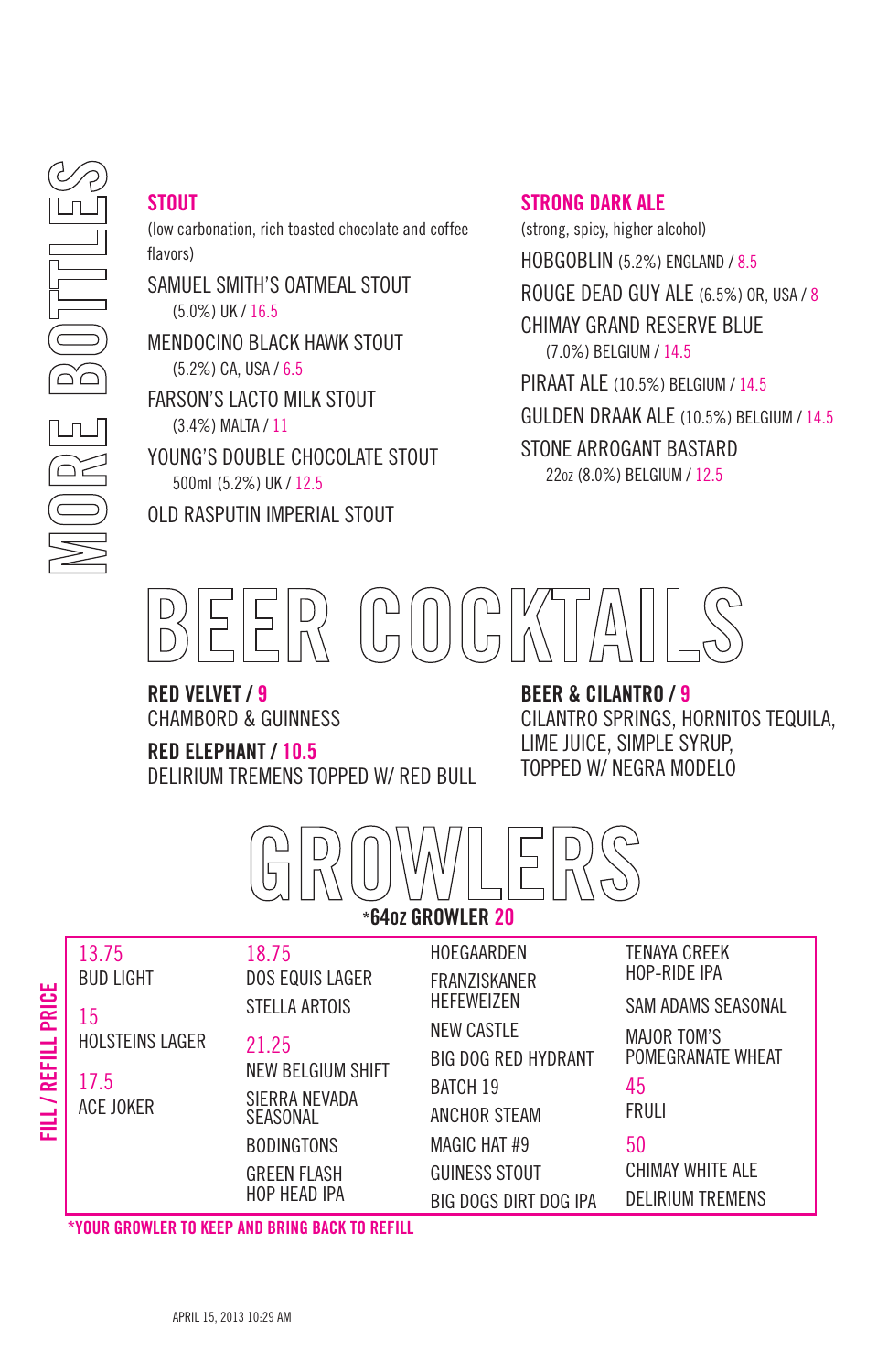

#### DRAFTS

ACE JOKER DRY HARD CIDER (8.0%) CA, USA / 7 HOLSTEINS SPECIAL LAGER (4.8%) NV, USA / 6 DOS EQUIS LAGER (4.8%) MEXICO / 8 BUD LIGHT (4.2 %) MI, USA / 5.5 STELLA ARTOIS (5.2%) BELGIUM / 8 BODINGTON'S PUB ALE (4.7%) UK / 8.5 GREEN FLASH HOP HEAD RED IPA (7.3%) CA, USA / 8.5 \*FRULI (4.7%) BELGIUM / 10 FRANZISKANER HEFEWEIZEN (5.0%) GERMANY / 8.5 HOEGAARDEN (5.0%) BELGIUM / 8.5 NEWCASTLE BROWN (4.7%) UK / 8.5 BIG DOGS RED HYDRANT (5.6%) NV, USA / 8.5 MAJOR TOM'S POMEGRANATE WHEAT (4.8%) CO, USA / 8.5 BATCH 19 (5.5%) CO, USA / 8.5 ANCHOR STEAM (4.9%) CA, USA / 8.5 MAGIC HAT #9 (5.1%) VT, USA / 8.5 \*CHIMAY WHITE ALE (8.0%) BELGIUM TRAPPIST / 13.5 GUINESS STOUT (4.3%) IRELAND / 8.5 \*DELIRIUM TREMENS (8.5%) BELGIUM / 13.5 BIG DOGS DIRTY DOG IPA (7.1%) NV, USA / 8.5 TENAYA CREEK HOP RIDE IPA (7.2%) NV, USA / 8.5 NEW BELGIUM SHIFT (5.0%) CO, USA / 8.5

#### SEASONAL DRAFTS

SAM ADAMS (5.0%) BOS, USA / 8.5 SIERRA NEVADA (5.0%) CA, USA / 8.5

\* 10oz SERVINGS.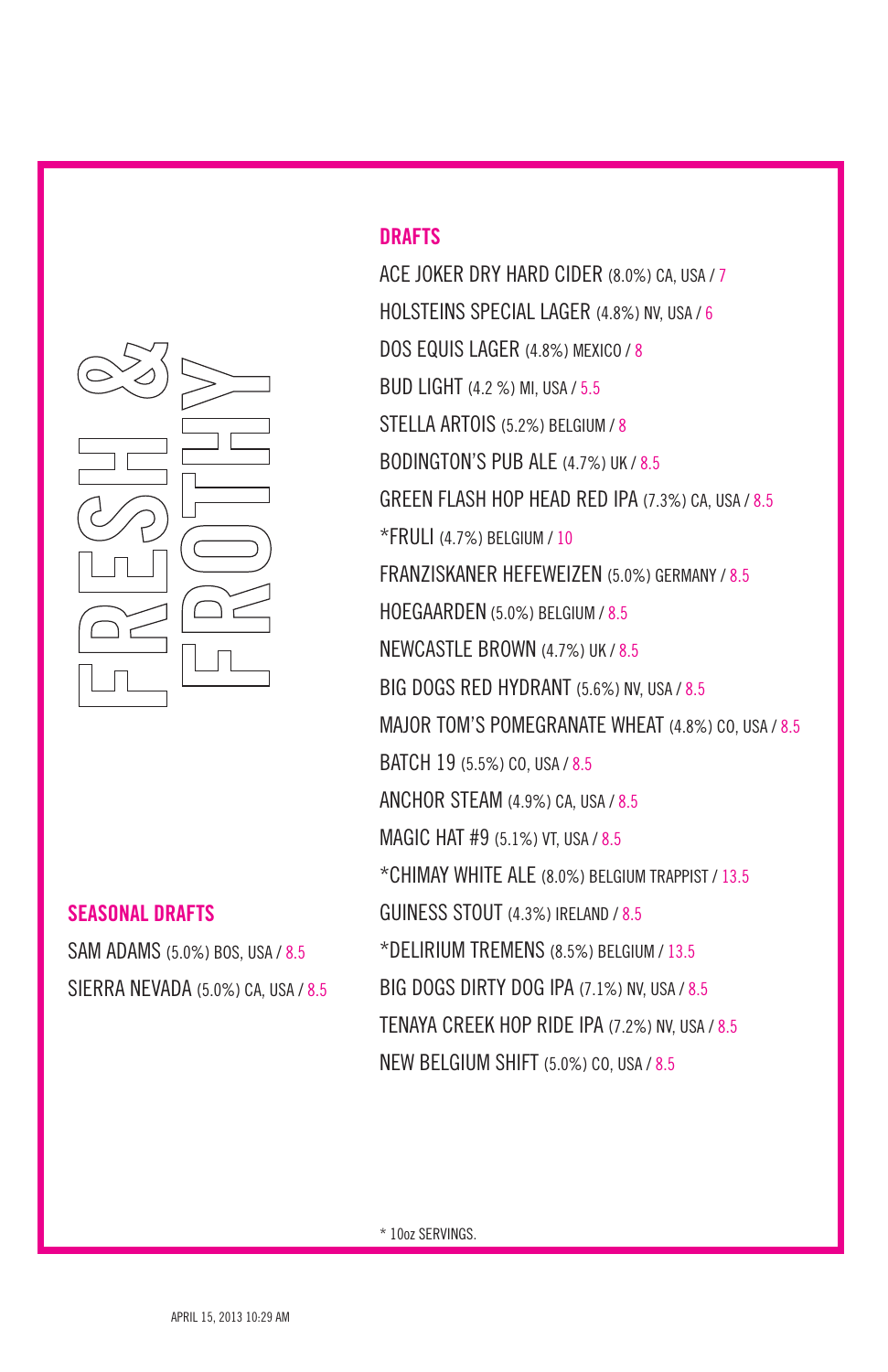#### SPARKLING WINE



GERARD BERTRAND, CREMANT DE LIMOUX ROSE BRUT 13 G / 48 B LA MARCA PROSECCO 9 G / 37 B

#### **CHAMPAGNE**

DOM PERIGNON / 350 B VEUVE CLIQUOT YELLOW LABEL / 110 B

ROSÈ

CHATEAU LA GALINIERE, "CUVEE LA CENGLE" ROSE PROVENCE, FRANCE 10 G / 38 B

#### **WHITES**

KUNDE "MAGNOLIA KLANE" SAUVIGNON BLANC, SONOMA, CA 10 G / 38 B PINE RIDGE, CHENIN BLANC / VIOGNIER, CA 9 G / 34 B BENVOILIO, PINO GRIGIO, FRIULI, ITALY 9 G / 36 B MARTIN CODAX, ALBARINO, RIAS BAIXAS, SPAIN 10 G / 39 B DAVID BRUCE, CHARDONNAY, SANTA LUCIA, CA 12 G / 46 B LOOSEN BROS. "DR. L" REISLING, MOSEL, GERMANY 11 G / 36 B

## REDS

VANDUZER "VINTNER'S CUVEE," PINOT NOIR, WILLAMETTE VALLEY 12.5 G / 47 B FLIUS MALBEC, MENDOZA, ARGENTINA 11 G / 42 B 1805, MERLOT, WALLA WALLA, WA 12 G / 46 B IRONY, CABERNET SAUVIGNON, NAPPA VALLEY, CA 13 G / 49 B CLINE, ZINFANDEL, CA 10 G / 37 B GERARD BERTRAND "TAUTVEL" COTES DU ROUSSILLION LANGUDEOC, FRANCE 13 G / 49 B LYETH, MERITAGE, SONOMA, CA 12 G / 45 B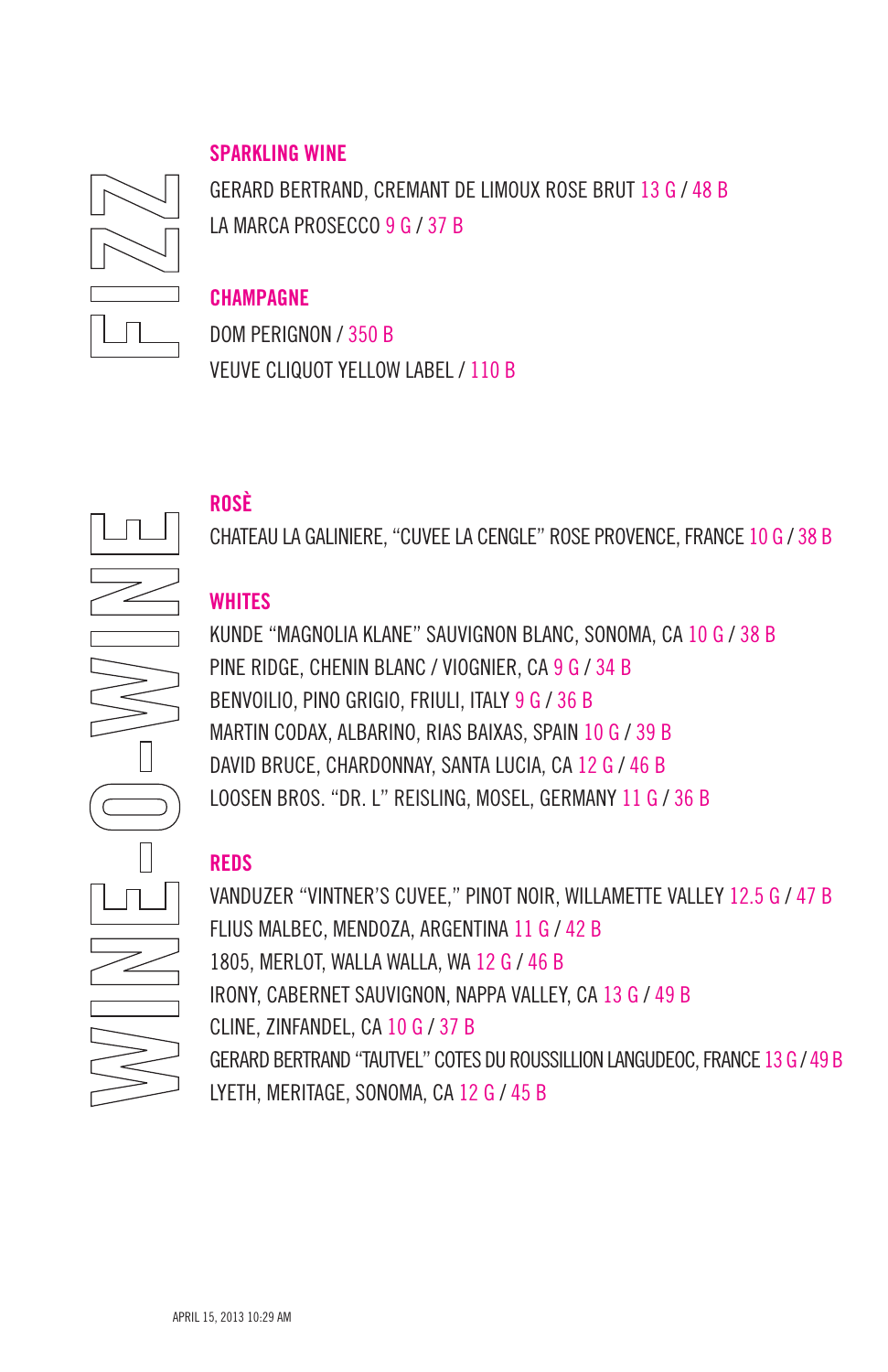#### SPECIALTY COCKTAILS / 13

#### BERRY FRESH

ST. GERMAIN, FRESH LEMON JUICE, SKYY CITRUS, STOLI STRASBERI, SIMPLE SYRUP, MUDDLED STRAWBERRIES

#### BLOOD ORANGE COSMO

CHARBAY BLOOD ORANGE VODKA, COINTREAU & BLOOD ORANGE JUICE

WATERMELON LEMONADE WATERMELON VODKA & LEMONADE

KACHUMBER COOLER PLYMOUTH GIN, CUCUMBER SLICES, FRESH CILANTRO, JALAPENO, LIME JUICE, SIMPLE SYRUP

## HOLSTEINS MARGARITA HORNITOS TEQUILA, ST. GERMAIN, FRESH LIME JUICE, SIMPLE SRYUP, PROSECCO FLOAT, LIME WEDGE

SPICY BLOODY MARY JALAPEÑO/CILANTRO INFUSED VODKA, GIANT SHRIMP

## GINGER JULIE MUDDLED MINT & LEMON,

CANADIAN WHISKEY, GINGER ALE

#### BILLY THE KID

A BUD & A SHOT OF GENTLEMAN JACK

## ADULT VITAMINS / 10

#### TROPICAL SPLASH

SKYY PINEAPPLE, PINEAPPLE JUICE, FLOAT OF MYERS'S DARK RUM, PINEAPPLE-ORANGE-CHERRY

#### DRAGON FRUIT VITAMIN

SKYY DRAGON FRUIT, AGAVE NECTAR, LEMON

XXX STOLI BLUEBERI, FRESH LIME, AGAVE NECTAR

#### MC11

FRESH ORANGE JUICE, PLYMOUTH GIN, APEROL, FRESH SQUEEZED LEMON, ST. GERMAIN, SLICE OF GRAPEFRUIT

#### BIRTHDAY UP SIDE DOWN CAKE

THREE OLIVES BIRTHDAY CAKE VODKA, PINEAPPLE JUICE, SPLASH OF HALF & HALF, SPLASH OF GRENADINE, SERVED UP W/ A RAINBOW SPRINKLE RIM

#### THE RASP-BERRY

STOLI RAZBERI VODKA, CHAMBORD, SWEET & SOUR, RED BULL FLOAT

#### THE BLUEBERRY RUM SMASH

SAILOR JERRY'S RUM, BROWN SUGAR, FRESH LEMON JUICE, BLUEBERRIES, TOPPED W/ GINGER ALE

#### **SANGRIA**

CLASSIC SPANISH RED OR MODERN REFRESHING WHITE GLASS / 9 PITCHER / 27



## SODA POP / 6

RAT BASTARD ROOT BEER REED'S GINGER BREW DEATH VALLEY BLACK CHERRY COLUMBIA WORKS SARSAPARILLA JARRITOS GRAPEFRUIT VIRGIL'S ORANGE CREAM MANHATTAN SPECIAL DEATH VALLEY SOUR APPLE